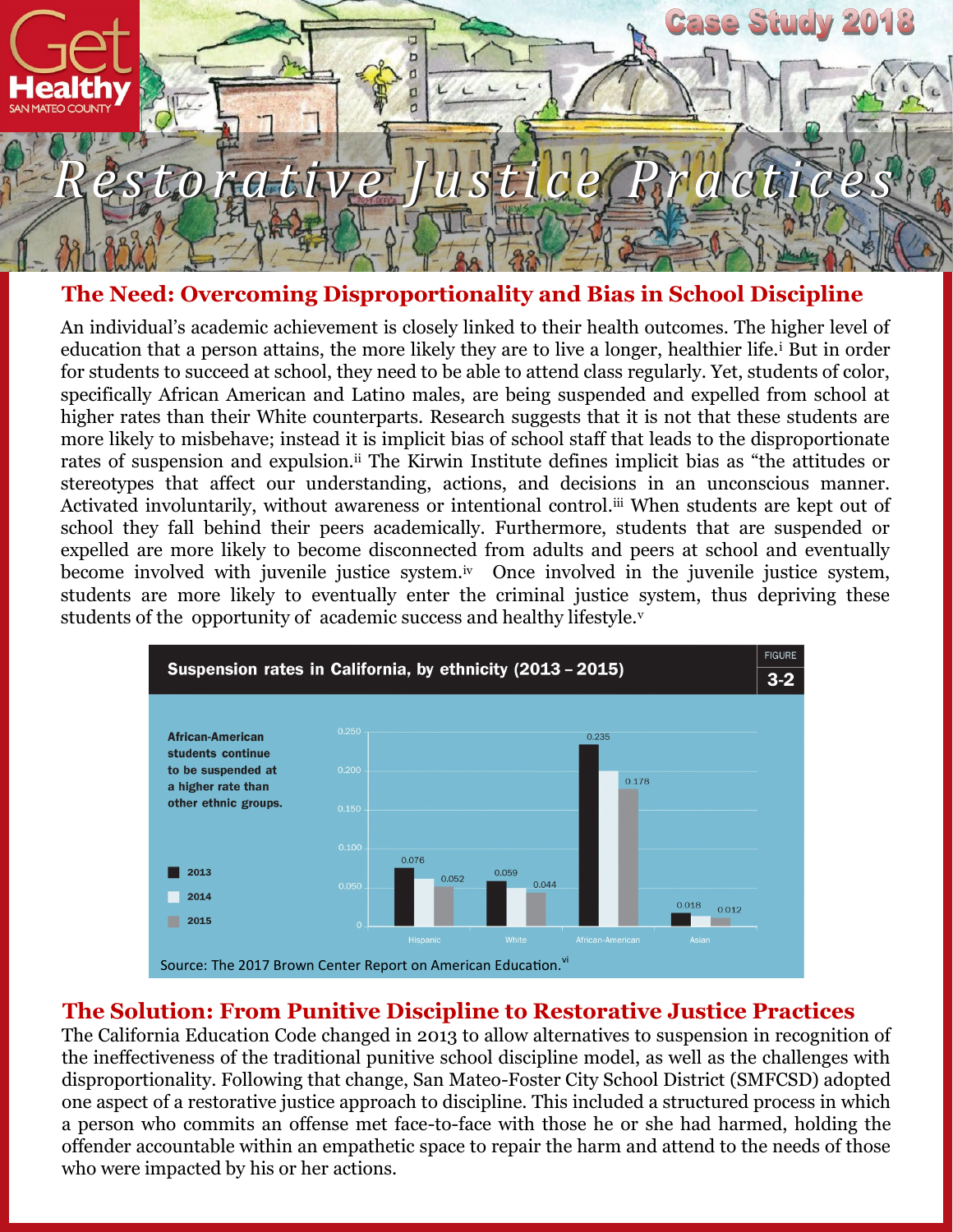Research indicates this process can yield better results than the traditional punitive process, including improved conflict resolution skills, promotion of school safety and increased academic achievement, for both offenders and those harmed.vii

In the fall of 2015, SMFCSD recognized the limitations to only changing their processes once harm has occurred and wanted to consider a broader preventative approach to interrupt the cycle of implicit bias while building a positive school climate. The full implementation of restorative justice practices (RJP) requires proactively building relationships and community through restorative circles, which require students to address issues in a public format with their peers. This tool prevents infractions and interpersonal conflicts. Participating in restorative circles can help to build trusting relationships between students and teachers and heighten teacher sensitivity to the perspective of students. Improving student-teacher relationships increases the likelihood of students who are regularly subject to discipline measures to remain in the classroom thus allowing them to stay up to speed academically with their peers.

*"The underlying premise of restorative practices is that people are happier, more cooperative, more productive and more likely to make positive changes when those in positions of authority do things WITH them rather than TO them or FOR them." Ted Watchel, The International Institute for Restorative Practices*

With funding from Get Healthy SMC, SMFCSD was able to implement a more holistic pilot of Restorative Justice Practices (RJP). The RJP project used a training-the-trainers model in order to build RJP capacity in four SMFCSD middle-schools. A selected group of teacher leaders became certified in RJP and provided trainings and technical support to other middle-school teachers, counselors and psychologists and developed school site RJP implementation teams to provide support and accountability. Teachers and school staff were trained on how to effectively lead restorative justice practices throughout the school.

#### **Suspensions and Restorative Justice in SMFCSD**

The strength of implementation of RJP across SMFCSD middle schools has been varied. School sites that have integrated restorative conferencing (Bayside and Bowditch) into the school disciplinary process and have a higher percentage of teachers trained have lower suspension rates than their counterparts.

| <b>School</b>  | <b>Suspension</b><br><b>Rate 15-16</b> | <b>Suspension</b><br><b>Rate 16 -17</b> | <b>Systema-</b><br>tized Restor-<br>ative Con-<br>ferencing<br>process in | <b>Percent-</b><br>age<br>of Teach<br>ers RP<br>trained |
|----------------|----------------------------------------|-----------------------------------------|---------------------------------------------------------------------------|---------------------------------------------------------|
| Abbott         | 4.1%                                   | $5.3\%$                                 | No                                                                        | 24%                                                     |
| <b>Bayside</b> | 4.4%                                   | 3.4%                                    | Yes                                                                       | 38%                                                     |
| <b>Borel</b>   | 4.1%                                   | 5.4%                                    | N <sub>0</sub>                                                            | 14%                                                     |
| Bowditch       | 1.8%                                   | $1.3\%$                                 | Yes                                                                       | 44%                                                     |

Source: San Mateo-Foster City School District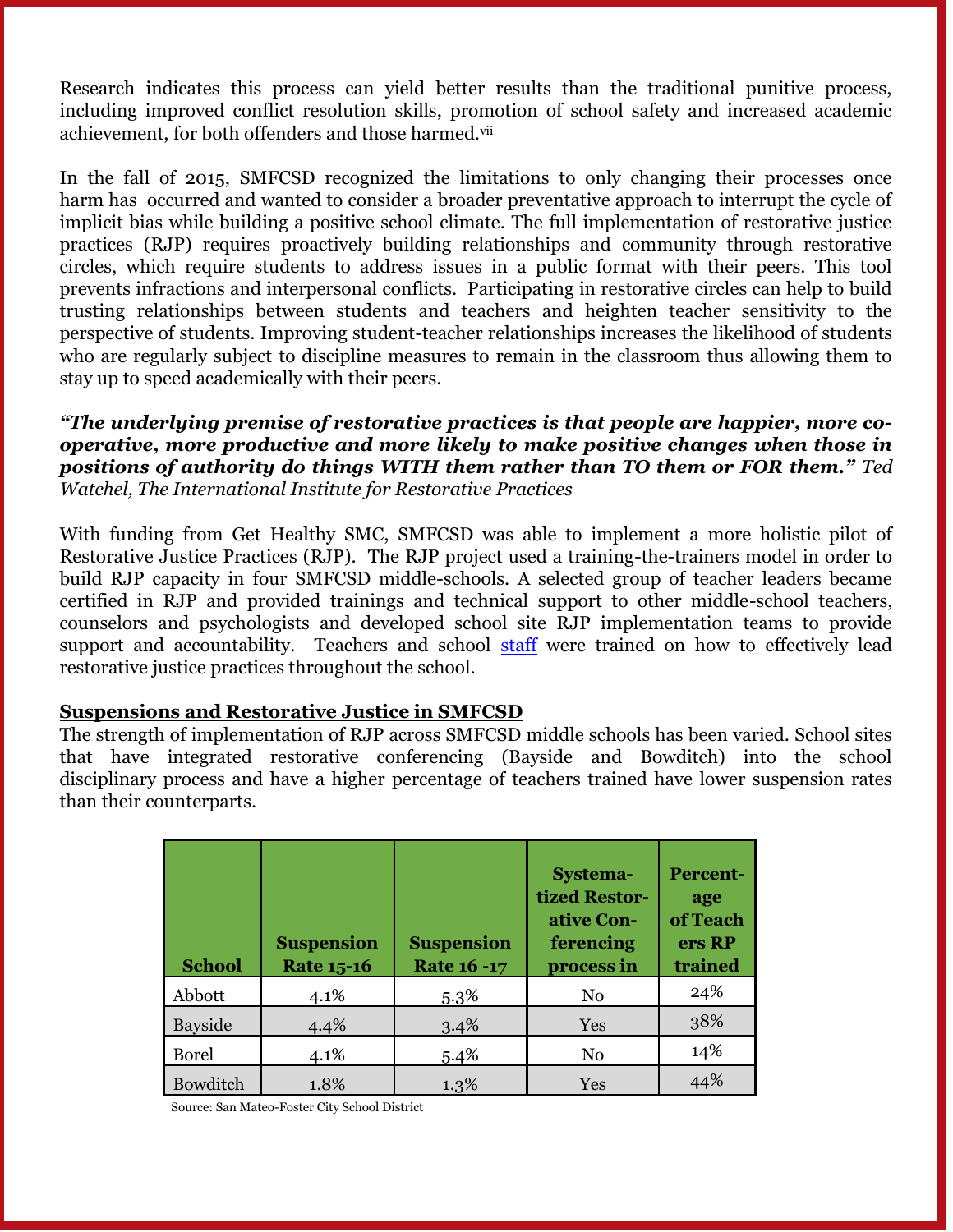#### **The Essential Ingredient for Success: Key Factors to Support Implementation**

- **Seed Funding:** Get Healthy SMC grant was instrumental in enabling a pilot of stronger RJP efforts and determining sustainability of the program.
- **Administrators' Buy-in:** The district administration provided support and additional funding for teachers to build their RJP skills.
- **Funding Sustainability:** RJP efforts were included in the local control accountability plan (LCAP) , which has provided an ongoing source of funds and supported the institutionalization of RJP into the schools.
- **Knowledge Sharing:** The creation of school site RJP teams was crucial to effectively disseminate RJP with a broader set of teachers, administrators, and other school staff.

*"I found that the class that I used the restorative practices in was well behaved, and showed a greater ability for tolerance and compassion. I found that students who regularly participated in circles were more open and civil towards individual differences." (Marie Horwitz, Bowditch Middle School)*

# **Challenge: Shifting School Culture**

- Staff turnover is a challenge to maintain momentum of RJP-trained teachers. To address these challenges leaders worked to identify new teacher leaders, who were supportive of seeing RJP successfully implemented.
- Degree of school administration support.
- RJP teacher Leaders need more flexible time to support other teachers with implementation.
- Difficulty finding times for teachers to participate in a two-day RJP training. There is a shortage of substitute teachers, making trainings on work days difficult.
- Teachers who focus on using RJP as a reactive strategy and do not use it proactively for community and relationship building generally do not find it to be successful.
- Students lack a sense of safety and trust when discussing problems in a public circle format if they are not familiar with the group circle process.

### **Looking to the Future: Scaling Up!**

SMFCSD has continued to see successful implementation of RJP in their middle schools. The district has seen increased interest among teachers to implement RJP and momentum is building countywide. SMFCSD's RJP success prompted Get Healthy SMC to partner with the San Mateo County of Education to offer county-wide RJP trainings for teachers and staff and to develop a strategic plan to expand RJP implementation across the county. School districts are now required to look at student's social emotional learning (SEL) as part of their LCAP and RJP can help support the student and staff connectedness which is important to SEL. For schools that are interested in implementing RJP at their sites, you can learn more at the Get Healthy SMC website: [http://](http://www.gethealthysmc.org/restorative-justice-practices-summit) [www.gethealthysmc.org/restorative-justice-practices-summit](http://www.gethealthysmc.org/restorative-justice-practices-summit)